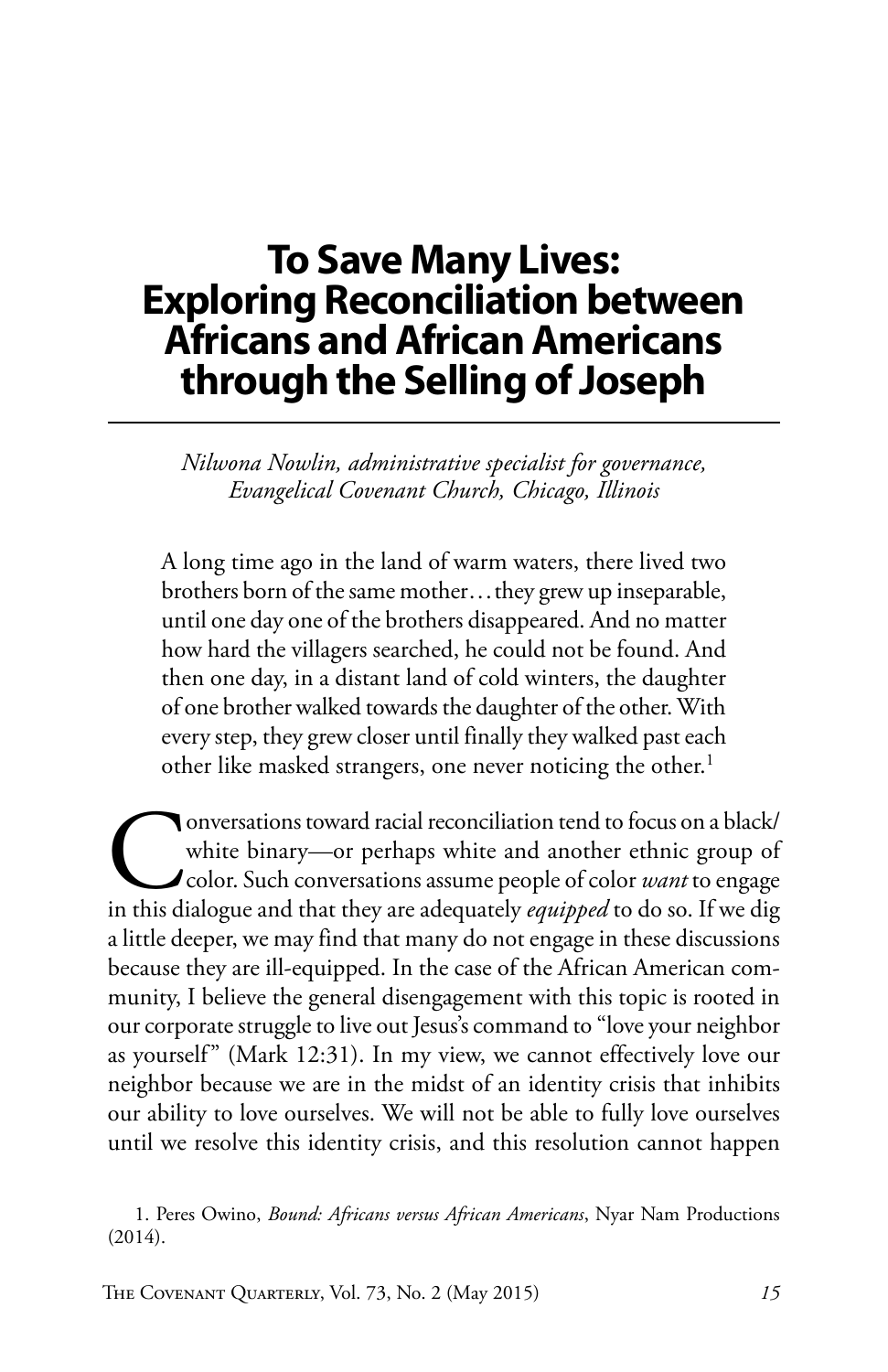until we make peace with our history by reconciling with our African brothers and sisters.

The story of Joseph offers resources for African and African American reconciliation. Joseph's being sold into slavery by his brothers finds a parallel in the history of African Americans. Despite the years of pain, shame, and marginalization his brothers caused, Joseph was able to forgive them and be reconciled to them. Is a similar reconciliation possible between African Americans and Africans today? My paper pursues this question, drawing from the Joseph narrative, arguing finally that reconciliation is needed between these two communities. I explore how it can be done, so that, as with Joseph, God may continue to take what was meant for evil and turn it into something good.

#### **A Family Experiences Pain, Shame, and Loss: The Transatlantic Slave Trade**

The opening quote offers a poetic depiction of the relationship between Africans and African Americans and its root. The brother who disappeared became a victim of the transatlantic slave trade, and the rift began. The result, even today, is conflict between two ethnically connected groups and distinct pains for each. As New Testament scholar Allen Dwight Callahan states, "The mass deportation of people from Africa to the Americas was nothing short of catastrophic for Africans on both sides of the Atlantic."2 Many Africans still experience a sense of loss and guilt, while African Americans experience a sense of dislocation and loss of identity that can result in anger toward Africans.

The transatlantic slave trade drained Africa's human resources. It was the bleeding of Africans to the "New World" that took the largest toll on Africa, with ongoing ramifications for contemporary African nations.<sup>3</sup> Many Africans who remain on the continent still suffer the trauma and grief of losing a loved one. In her **autobiography,<sup>4</sup> Zambian AIDS** activist [Princess Kasune Zulu](https://www.ivpress.com/cgi-ivpress/author.pl/author_id=6405) recounts her own family's history with the slave trade, imparted to her by her grandfather. He shared stories of slave

<sup>2.</sup> Allen Dwight Callahan, *The Talking Book: African Americans and the Bible* (New Haven, CT: Yale University Press, 2008), 51.

<sup>3.</sup> Elikia M'bokolo, "A Hundred and Fifty Years after France Abolished Slavery: The Impact of the Slave Trade on Africa," *Le Monde Diplomatique English Edition*, April 2, 1998, accessed July 30, 2015, [http://mondediplo.com/1998/04/02africa.](http://mondediplo.com/1998/04/02africa)

<sup>4.</sup> Princess Kasune Zulu with Belinda A. Collins, *Warrior Princess: Fighting for Life with Courage and Hope* (Downers Grove, IL: InterVarsity, 2009).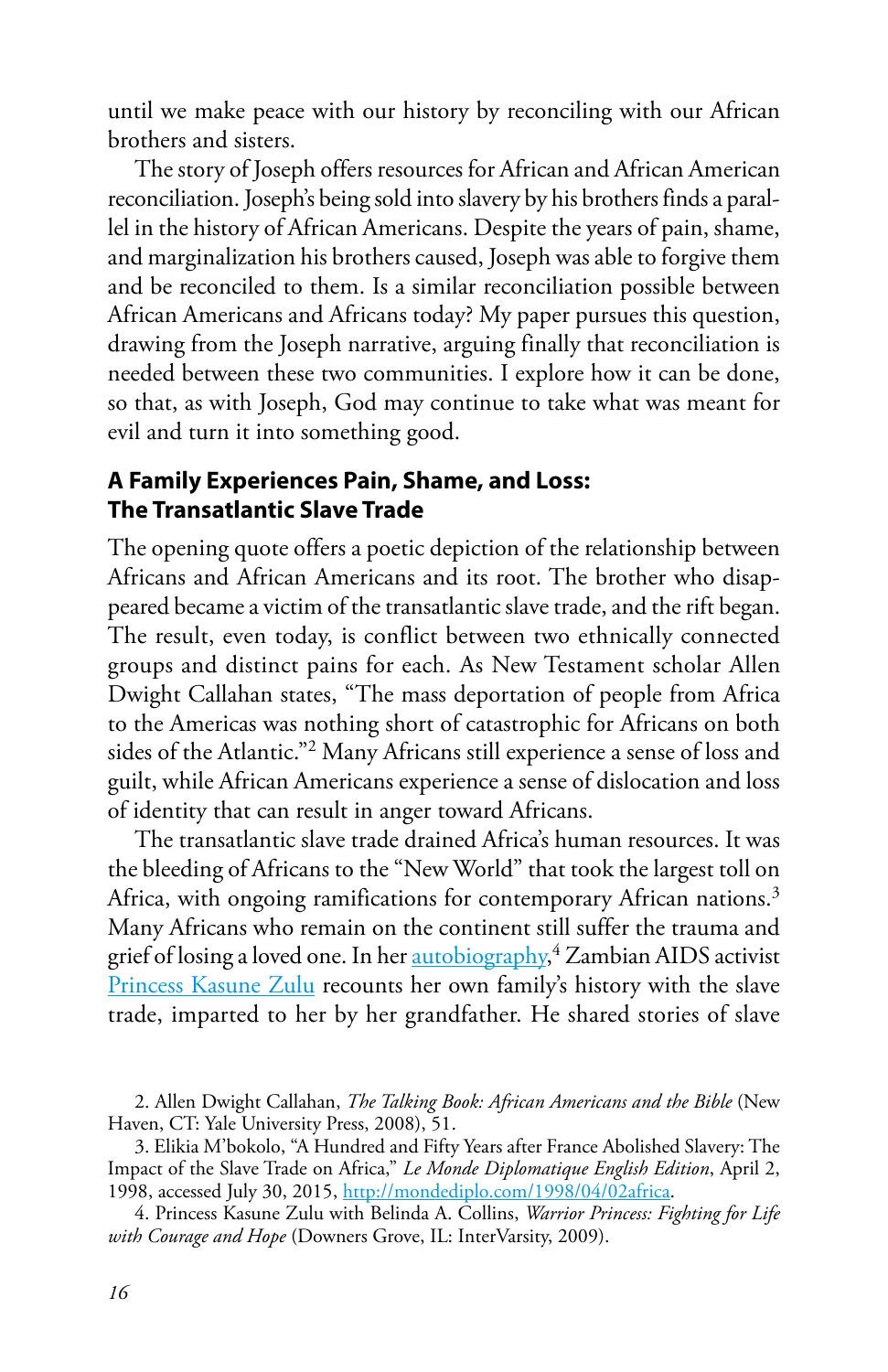traders who disguised themselves as missionaries and traders to earn the trust of local villagers, of women going to fetch water, never to return. He recounted the disappearance of his own ancestor, alerting Zulu to her personal, biological bond with African Americans. With sorrow and shame, her grandfather acknowledged their complicity in the trade, accepting that the African people stood guilty alongside the foreigners. The knowledge that his own people could commit such a traitorous act caused him visible pain, and he admitted, "The scars have never healed."5

Ongoing perseverance in the face of waves of dehumanization brought about by slavery, Black Codes, Jim Crow laws, lynchings, and other atrocities testifies to the resilience of African Americans. Yet resilience does not erase the substantial losses suffered through this serial oppression. For example, African Americans still bear the consequences of intentional attempts to sever slaves from their African culture in order to discourage escape. One concrete means of severing cultural roots was the slave owner's giving his slave a "Christian" name—as illustrated famously in Alex Haley's *Roots*, as Kunta Kinte wrestles with the entwined realities of "surrender[ing] his name [and] his heritage."6 When he first realizes his master has renamed him, he is filled with rage and wishes to shout, "I am Kunta Kinte, first son of Omoro, who is the son of the holy man Kairaba Kunta Kinte."7 A slave master often referenced and documented slaves by "their" first name only. It is painful for me to know that my last name is nothing more than the surname of the man who owned my ancestors and that it impedes my efforts to fully trace my lineage. This is but one of the many ways the pain, shame, and loss caused by the slave trade live on for African Americans. This swelling of emotion culminates in anger, rooted in the knowledge that our brothers sold us.

Despite the primary agency of European slave traders and the demand generated by their counterparts in the Americas, many African Americans harbor resentment toward Africans because of their complicity in the trade. I have heard firsthand accounts of how this resentment, along with the desire to distance ourselves from anything African, has led African Americans to lash out at Africans here in the United States, perhaps in an unconscious effort to transfer the feelings of pain, shame, and loss. The village mindset of the African American community owes much

<sup>5.</sup> Ibid., 183–85.

<sup>6.</sup> Alex Haley, *Roots: The Saga of an American Family*, 30th anniversary ed. (New York: Vanguard Books, 2007), 328.

<sup>7.</sup> Ibid., 275–76.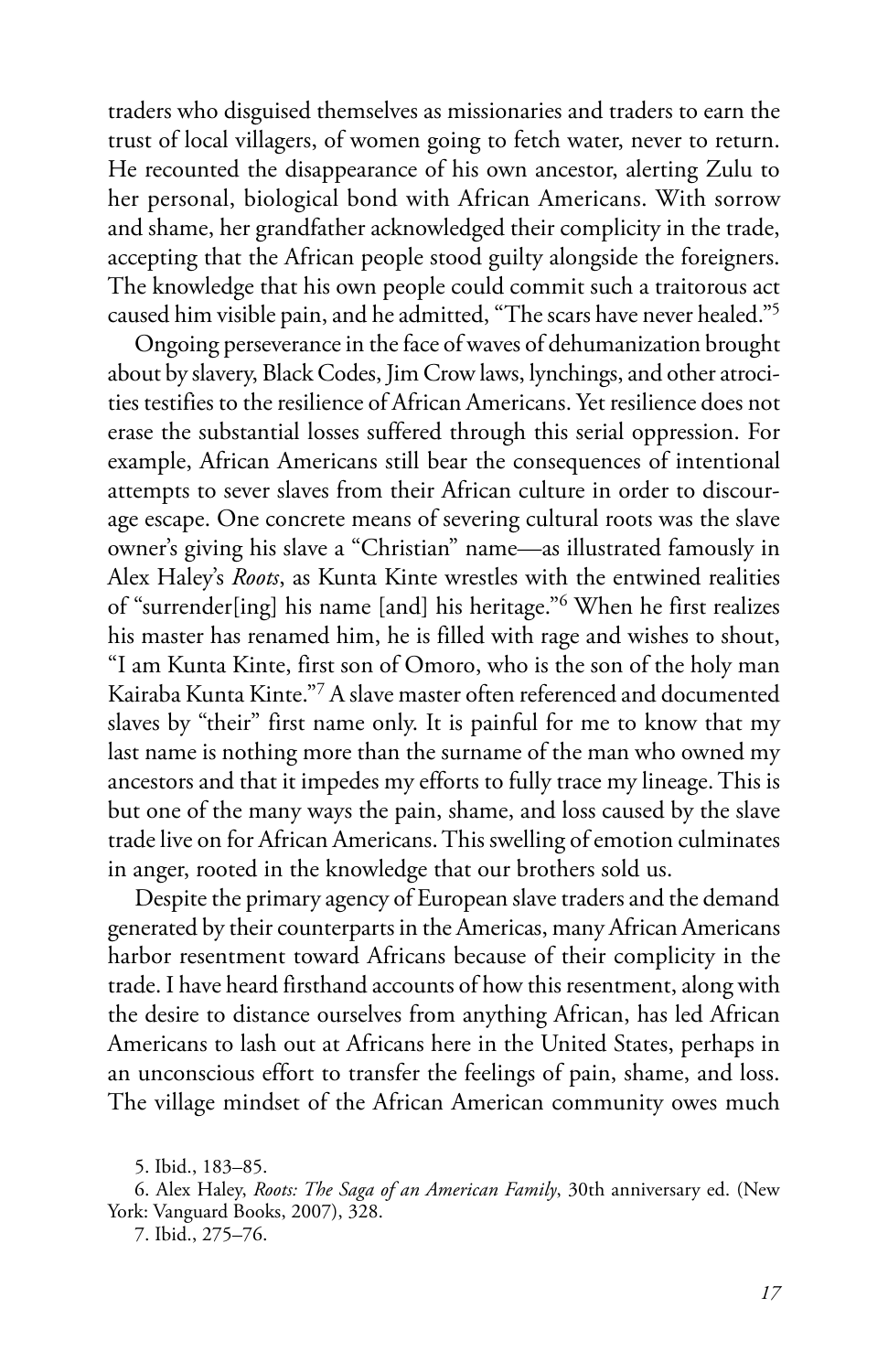to its African ancestors. In African culture, family extends beyond one's biological family, and even the act of "giving away" a daughter in marriage requires the support and involvement of the bride and groom's entire families. Given the high value placed on community, the selling of community members is a significant violation of tradition—a significant betrayal and not a common practice. This corporate sense of betrayal still plagues many African Americans, as amply illustrated in the recently released documentary, *[Bound: Africans versus African Americans](http://www.nyarnam.com/bound-africans-vs-african-americans.html)*.

Over the course of three years, Kenyan-born writer and producer Peres Owino brought together fourteen Africans and African Americans. In interviews and group conversations this group discussed the tension that exists between their respective communities, exposing the individual and communal pain, shame, and loss. The film also includes contributions from community leaders and scholars, including [Joy DeGruy,](http://joydegruy.com) author of *[Post Traumatic Slave Syndrome: America's Legacy of Enduring Injury and](http://www.amazon.com/Post-Traumatic-Slave-Syndrome-Americas/dp/0963401122) [Healing](http://www.amazon.com/Post-Traumatic-Slave-Syndrome-Americas/dp/0963401122)*. 8 This important work reveals how the effects of generations of slavery continue to negatively impact African Americans in ways that many have come to accept as cultural tradition. Is there hope for reconciliation between Africans and African Americans? I suggest that we may find a resource in another story of family betrayal—the selling of Joseph.

### **A Family Experiences Pain, Shame, and Loss: The Selling of Joseph**

The location of the Joseph story (Genesis 37–50) within the Pentateuch reflects its function within the larger story of Abraham. It explains how the Israelites came to live in Egypt and demonstrates the fulfillment of God's promise to Abraham that all nations would be blessed through him and his family  $(12:2-3)$ .<sup>9</sup> The selling of Joseph occurs in the very first chapter of the cycle (Genesis 37). The text narrates the favor Jacob bestows upon Joseph  $(v, 3)$ , leading to sibling rivalry  $(v, 4)$  that is worsened by Joseph's "tattling" (v. 2) and boasting about his dreams of his family bowing to him (vv. 6–11). This creates a bitter pill for his jealous brothers to swallow. Miguel De La Torre notes the brothers' inability to greet Joseph peacefully (v. 4) as further evidence of the deterioration of

<sup>8.</sup> Joy DeGruy, *Post Traumatic Slave Syndrome: America's Legacy of Enduring Injury and Healing* (Milwaukie, OR: Uptone Press, 2005). A DVD version and study guide are also available.

<sup>9.</sup> Gordon J. Wenham, *Genesis 16-50,* Word Biblical Commentary 2 (Nashville: Thomas Nelson, 1994), 357–58.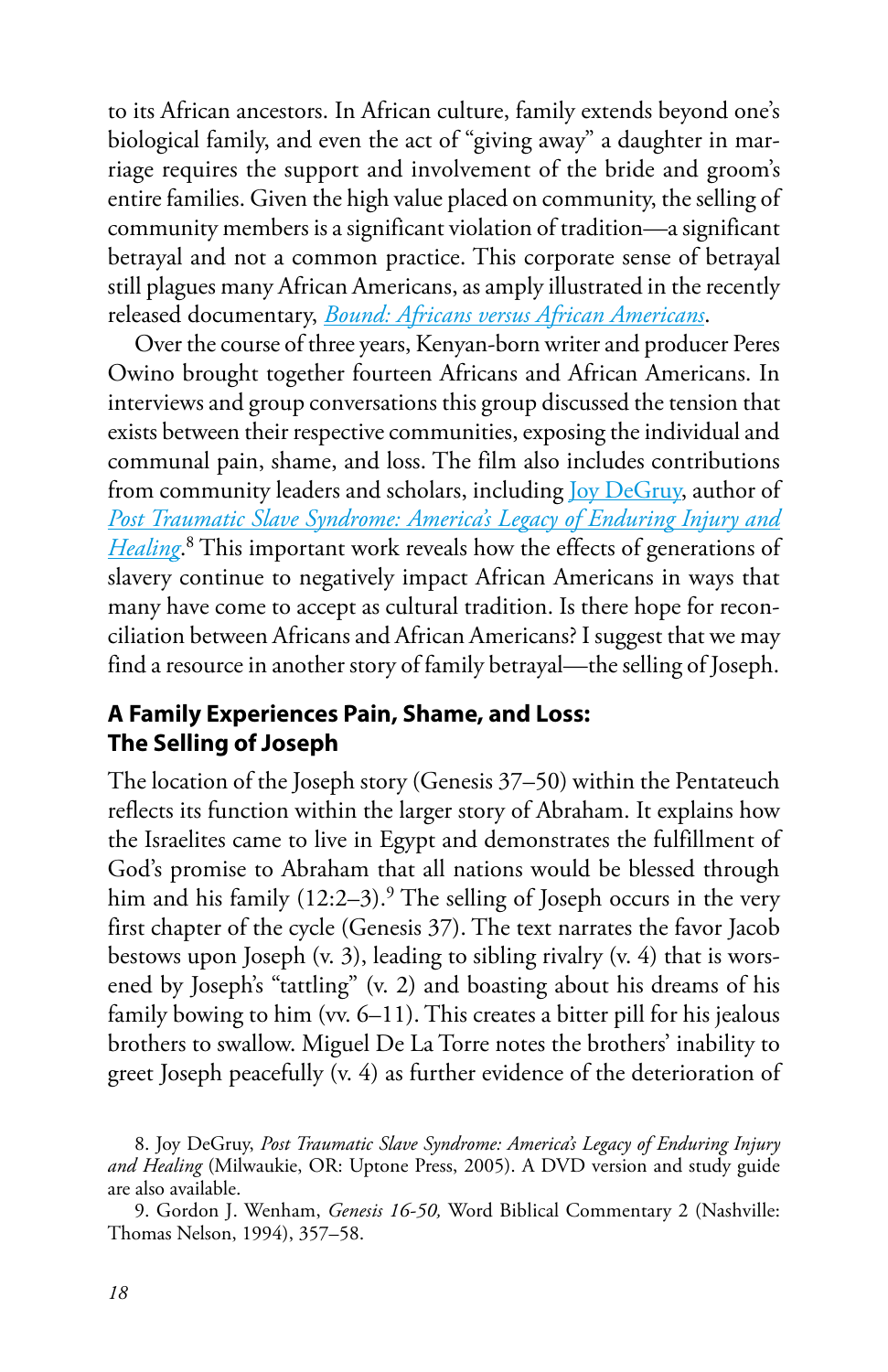the fraternal relationship.10

This is the climate into which Jacob obliviously sends Joseph when he tasks him with checking on his brothers in the fields and returning with a report of their well-being (v. 14, in the Hebrew *shalom*, contrasting with v. 4). As Joseph approaches his brothers, they recognize him from a distance, perhaps because of the multicolored tunic he wore—a tangible reminder that he was the apple of their father's eye. This stirred up their hatred even more, and they "plotted" against him (v. 18). They quickly come to a decision to kill him and his dreams along with him, using a statement Gordon Wenham translates, "let's murder him." The Hebrew verb used here, *harag*, usually refers to the illicit taking of a human life (cf. Genesis 4:8, 14; 12:12). It also describes the fate Jacob narrowly escaped when Esau plotted to murder him in Genesis 27:41–42.11 Convinced by Reuben to throw Joseph in a pit instead, the brothers callously ignore Joseph's pleas from the pit, which they will later regret (Genesis 42:21). Joseph references the evil intent of his brothers' actions in Genesis 50:20, long after their reunion. Their pitiless aggression extends even to their father, as they deceptively present Jacob the multicolored tunic, shredded and bloody.12

When Reuben discovers his brothers have sold Joseph, he tears his garment in mourning, foreshadowing Jacob's reaction to the news. Reuben grieves not only for himself in the loss of Joseph, but perhaps also because he knows how it will affect their father. And Jacob does mourn greatly. He refuses to be comforted and vows to mourn Joseph publicly until the day he dies (Genesis 37:35). The sons know they were not as beloved in Jacob's eyes, yet his pain still impacts them. Although Reuben wanted to save Joseph, after the sale he joins in his brothers' deception of Jacob (37:31) and suffers the emotional consequences of his sin.

As the narrative shifts to Joseph, now a slave in a faraway land because of his brothers' betrayal, Genesis 39–41 recounts Joseph's process of being elevated from the pit to the palace. These chapters reveal little about the emotional impact of these events on Joseph. When we come to chapter 43, however, we see a glimpse of Joseph's inner life when his brothers bring Benjamin to him on their second journey to Egypt. The moment is so emotionally overwhelming that Joseph rushes out to cry and compose himself (vv. 30–31). Chapter 45 opens with Joseph's being

<sup>10.</sup> Miguel A. De La Torre, *Genesis* (Louisville: Westminster John Knox, 2011), 301.

<sup>11.</sup> Wenham, *Genesis 16–50*, 353.

<sup>12.</sup> Ibid., 356.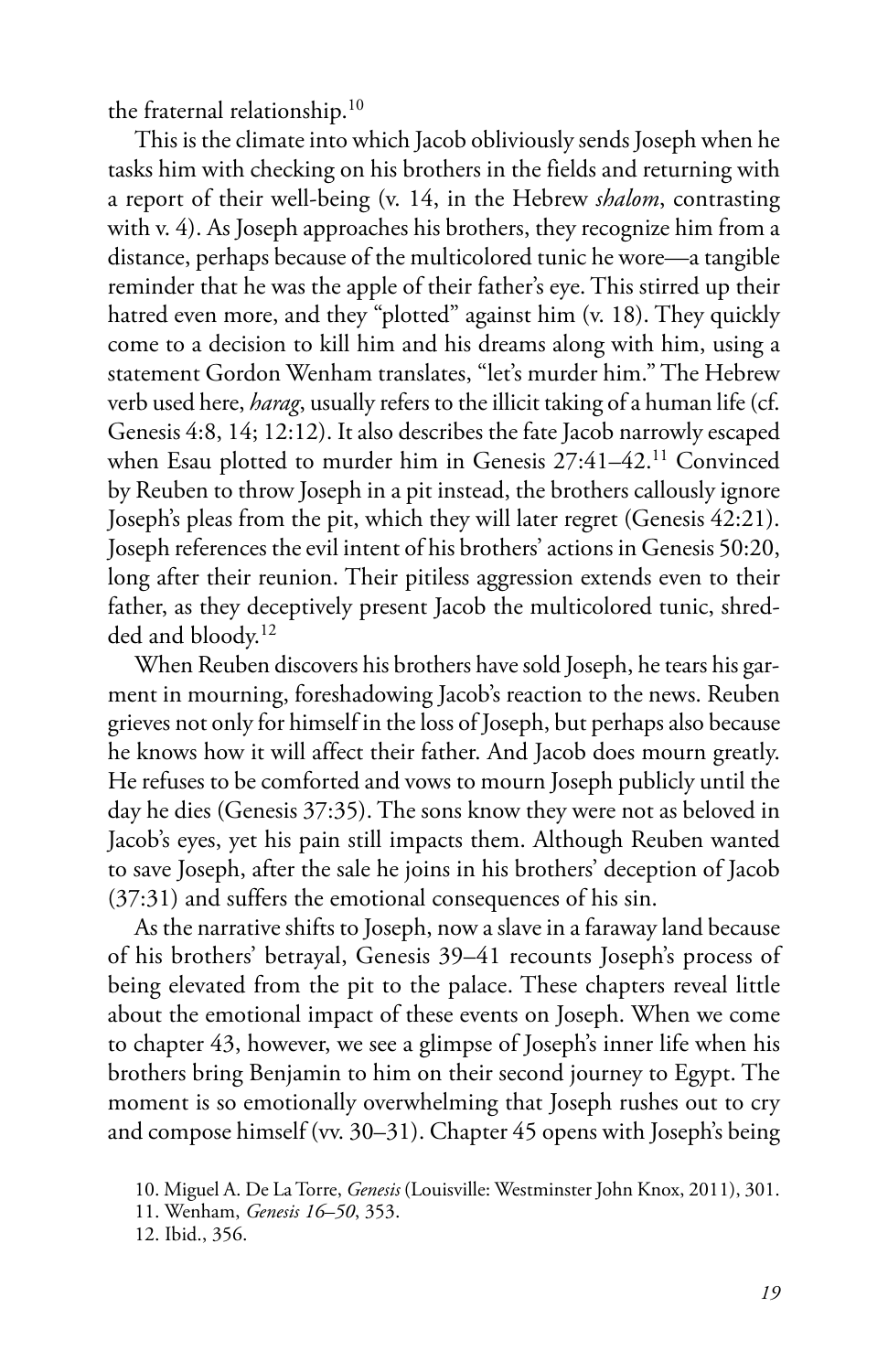overtaken by years of emotion, weeping loudly as he finally reveals his true identity to his brothers (vv. 1–3).

Yet the Joseph narrative is not only a story of betrayal. It is ultimately a story of reconciliation and redemptive good. Joseph speaks peace to the brothers who could not speak peaceably to him (cf. Genesis 37:4). With tears and kisses (45:15) he seeks to assuage their fear and guilt. They seek no forgiveness, however, until their guilt turns to fear after Jacob's burial (Genesis 50:15). Afraid that Joseph's kindness was motivated by his love for Jacob and not for them, they plead for Joseph's forgiveness, describing their actions as crime (*pe·ša'*), sin (*w*ə·*ḥaṭ*·*ṭā*·*ṯām*), and evil (*rā·'āh*), offering themselves as slaves to Joseph (Genesis 50:16–18). Despite the pain, shame, and loss Joseph endured as a slave and prisoner in a strange land, he expresses his desire for reconciliation at his first revelation and reaffirms it in light of his brothers' plea for forgiveness. In both texts Joseph assures his brothers that, though their actions were indeed evil, God brought good from these ill intentions—the saving of many lives (45:5, 7; 50:20): "Even though you intended to do harm to me, God intended it for good, in order to preserve a numerous people, as he is doing today." This moment of reconciliation is what causes many Christian scholars to consider Joseph a type of Christ, an innocent man whose suffering brings reconciliation to his brothers and life to the world.<sup>13</sup>

The Joseph story presents a strong example of how God's plan for human life can overcome any obstacle and that "delayed is not denied." However, in the midst of celebrating Joseph's faithfulness and the faithfulness of God, it becomes easy—surprisingly easy—to overlook the underlying themes of loss and pain, reconciliation and redemption. It is these themes that offer a source of hope for those who seek reconciliation between Africans and African Americans.

## **Bringing It Together: An Intercultural Reading of the Joseph Story**

How then might the Joseph narrative empower the same reconciliation between Africans and African Americans—even redemption of the tragic history of the transatlantic slave trade? While there are details of the Joseph story in its historical and cultural context that cannot ever be reshaped to speak to the situation between Africans and African Americans, there is one specific detail I wish to highlight as a parallel. Joseph

13. Ibid., 356.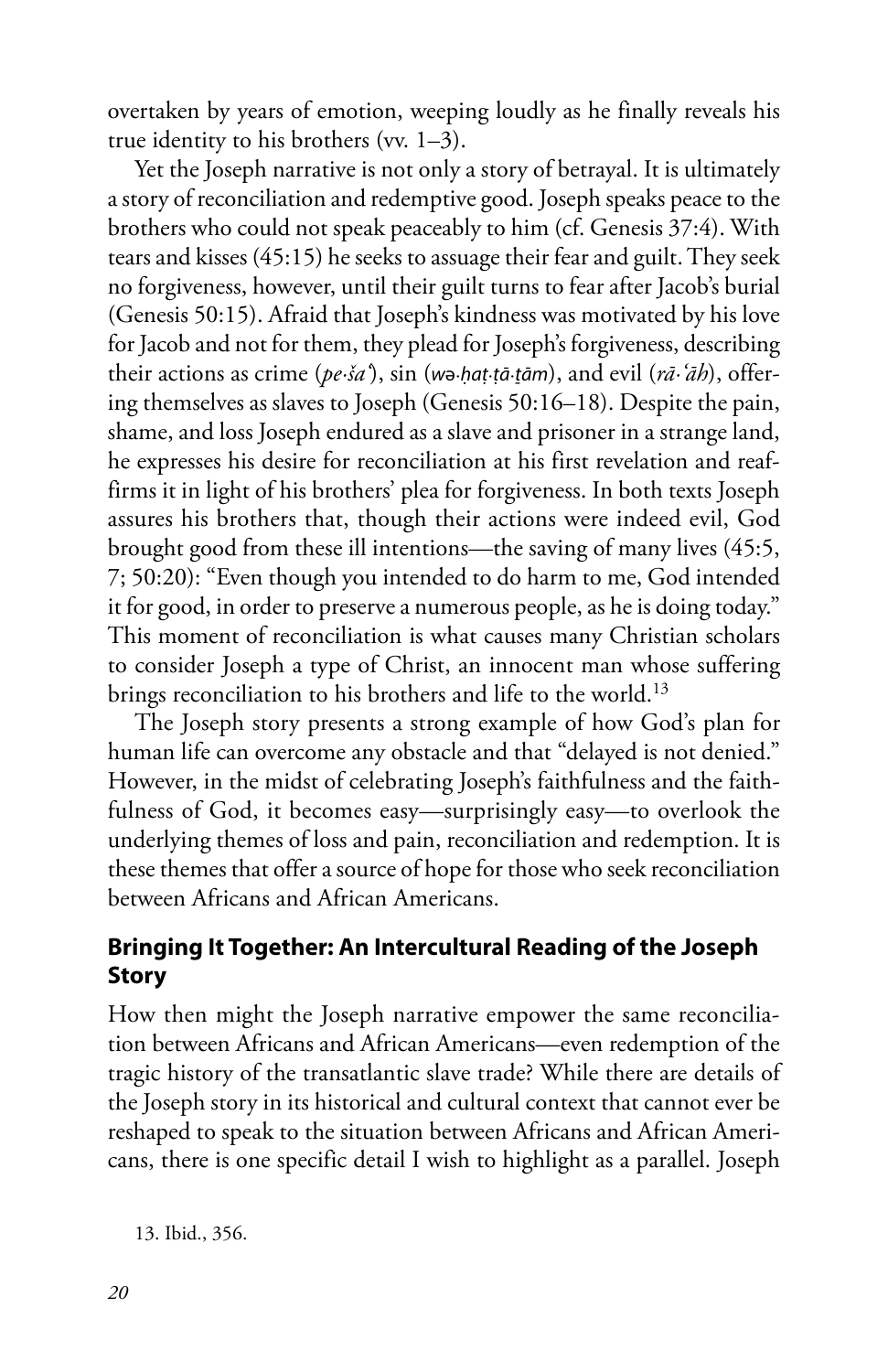was sold into slavery by his brothers and all parties experienced some level of pain, shame, and loss as a result. It is my hope that this story can be used as a way to encourage Africans and African Americans to move toward reconciliation and redemptive good, just as Joseph chose reconciliation with his brothers in spite of the trauma he had endured because of their actions.

**Reconciliation.** The strained relationship between Africans and African Americans mirrors the conflict between Sarah and Hagar in Genesis 21. Two women were being oppressed by a patriarchal system, but rather than together facing their common oppressor, they were at odds with one another. Relationships between Africans and African Americans are complicated by beliefs that Africans "look down on" African Americans because we are no longer "full blooded" Africans and have become "westernized." The phrase "hurt people hurt people" is apt. However, at the root of it all is an underlying system of white supremacy that fuels the fire of the tension between these two groups. My hope is that those who are not members of these two groups do not use the conflict to justify racist behavior but would instead acknowledge that the conflict is the symptom of a larger problem.

Even so, this does not mean that antagonistic behavior between African Americans and Africans should continue. I wholeheartedly support efforts to bring about racial reconciliation between blacks and whites in the United States (as well as other racial/ethnic groups), but I believe this cannot be fully realized until the African American community is reconciled to itself. People of color cannot effectively engage in reconciliation efforts with whites until they are secure in their own cultural and racial identity.14 We in the African American community cannot love our non-black neighbors until we address our internalized oppression and learn to love ourselves. However, we cannot effectively reconcile with one another until we address our "identity crisis," which requires reconciliation with our African brothers and sisters. Therefore, I believe a "family reunion" with Africans is one way to move further in this process. Such a reconciliation requires confession, repentance, lament, and forgiveness.

Confession demands truth-telling. Just as Joseph's brothers name their sin for what it is (Genesis 50:17), confession and repentance require an accurate identification and naming of the wrong(s) inflicted. The

<sup>14.</sup> Allan Boesak and Curtiss Paul DeYoung, *Radical Reconciliation: Beyond Political Pietism and Christian Quietism* (Maryknoll, NY: Orbis Books, 2012), 87.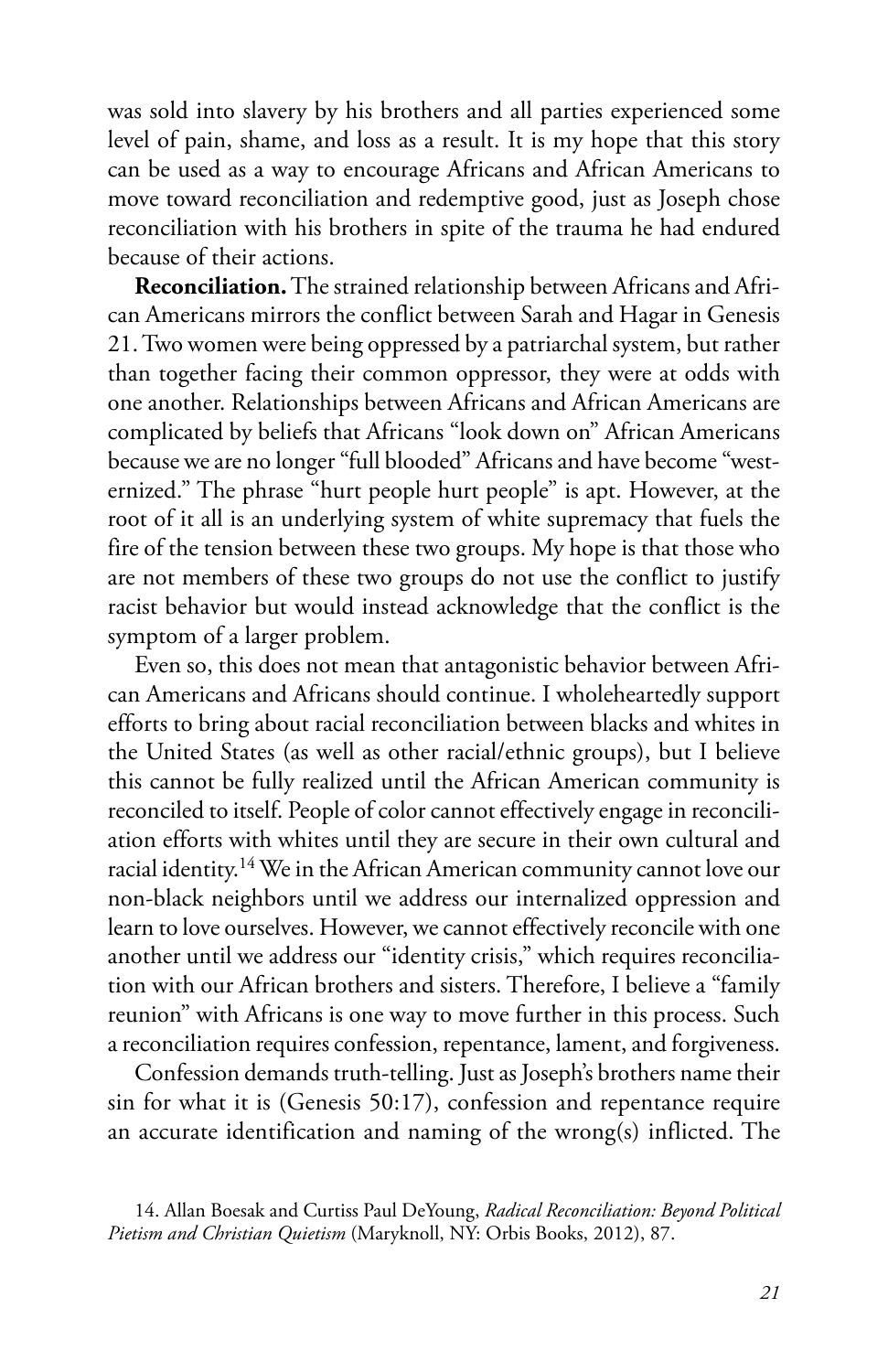third chapter of the recently published book, *[Forgive Us: Confessions of](http://www.zondervan.com/forgive-us)  [a Compromised Faith](http://www.zondervan.com/forgive-us)* offers a starting point for such confession.15 The process of reconciliation is aided when we allow space for lament. It is striking how prominently weeping features in Joseph's process of reunion and reconciliation (Genesis 42:24; 43:30; 45:2, 14–15; 46:29; 50:17). Finally, while forgiveness can happen apart from reconciliation—and sometimes circumstances require that it does—in this case, I want to propose that forgiveness and reconciliation go hand in hand. Johann Christoph Arnold says that hating never helps, so forgiveness must involve a conscious decision to stop hating.16

These themes are helpfully explored in *[Reconciling All Things: A Chris](http://www.ivpress.com/cgi-ivpress/book.pl/code=3451)[tian Vision for Justice, Peace and Healing](http://www.ivpress.com/cgi-ivpress/book.pl/code=3451)*, the inaugural publication of the Resources for Reconciliation series, written by Emmanuel Katongole and Chris Rice, co-directors of the Duke Divinity's [Center for Reconcilia](http://divinity.duke.edu/initiatives-centers/center-reconciliation)[tion](http://divinity.duke.edu/initiatives-centers/center-reconciliation). 17 Katongole and Rice argue that lament requires the *unlearning* of the obstacles of speed, distance, and innocence.<sup>18</sup> To counter these, they suggest practices of pilgrimage, relocation, and public confession. That is, the discipline of lament can be developed when we slow down, close the distance between ourselves and the other party, and are courageous enough to name the truth—to be disturbed and remember the "awful depth of brokenness."19

It seems difficult to navigate this when we are generations removed from the "original sin" of selling fellow Africans into slavery. Máire Dugan's Nested Theory of Conflict holds that the longer a society or group has been plagued by violence, trauma, or conflict, the longer it will take to resolve the issues.<sup>20</sup> The issues that have created conflict between Africans and African Americans as well as African Americans and the dominant white culture in the United States have existed for

15. Mae Elise Cannon, Lisa Sharon Harper, Troy Jackson, and Soong-Chan Rah, *Forgive Us: Confessions of a Compromised Faith* (Grand Rapids: Zondervan, 2014). Cf. Soong-Chan Rah, *Prophetic Lament: A Call for Justice in Troubled Time*s (Downers Grove, IL: InterVarsity, 2015).

16. Johann Christoph Arnold, *Why Forgive?*, rev. ed. (Maryknoll, NY: Orbis Books, 2009), 5.

17. Emmanuel Katongole and Chris Rice, *Reconciling All Things: A Christian Vision for Justice, Peace and Healing* Resources for Reconciliation (Downers Grove, IL: Inter-Varsity, 2008).

18. Ibid., 90–92.

19. Ibid.

20. Máire A. Dugan, "A Nested Theory of Conflict," *A Leadership Journal: Women in Leadership—Sharing the Vision*, 1 (July 1996): 9–20.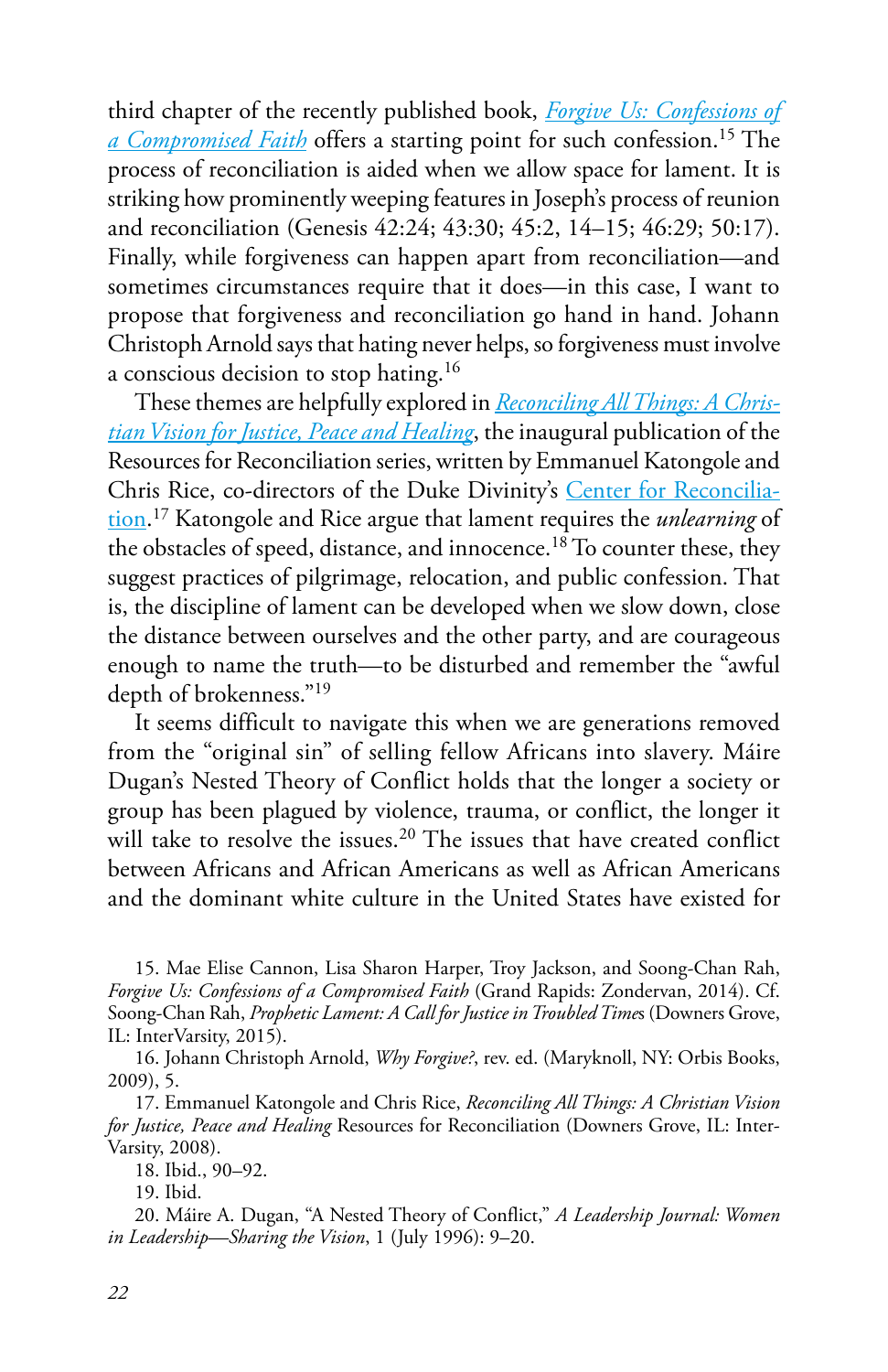hundreds of years. For this reason, such a reunion must be a sustained effort and not a one-time event. Being told to "get over" a centuriesold wound when African Americans lament this history is not realistic or appropriate. The church especially should make space for corporate truth-telling, confession, lament, and forgiveness over the repressed history and ongoing effects of slavery.

I strongly recommend that Covenant churches with significant populations of Africans and African Americans consider partnering with each other and use Peres Owino's film *[Bound](http://www.nyarnam.com/bound-africans-vs-african-americans.html)* as a point of departure for a journey toward healing and reconciliation. Because genuine relationship is a key component of any kind of reconciliatory effort, churches embarking on this journey should ensure adequate time is spent on building authentic relationships. For example, a potluck gathering could offer a visual representation of the historical connection between these groups. In addition, the similar textures, smells, and flavors of the foods would engage the senses, creating a deeper connection similar to what one would experience at a family reunion.

**Redemption.** Upon the death of Jacob, Joseph's brothers fear that without their father's protection Joseph may return their evil for evil. Joseph seeks to allay these fears, saying, "Even though you intended to do harm to me, God intended it for good, in order to preserve a numerous people, as he is doing today" (Genesis 50:20). Paul echoes this logic in Romans 8:28: "We know that all things work together for good for those who love God, who are called according to his purpose." Neither text suggests that God causes tragic situations or that the ends justify the means when the means are evil. Rather this story demonstrates God's ability to create something good from the bad so that God may be glorified. God can and does bring good out of the most hopeless situations. In Joseph's situation, being sold into slavery by his brothers was indeed an evil act. However, this evil act ultimately resulted in Joseph's being in a position to keep his family—and all of Egypt—alive during famine.

As Africans and African Americans pursue reconciliation, how might the evil of slavery and the tragedy of inter-familial conflict be redeemed? How might Africans and African Americans participate in God's redeeming work to bring good from evil? I offer just one possibility, suggested by the Joseph narrative. Like Joseph, African Americans have landed in a prosperous nation. We have access to resources that may be less accessible or inaccessible to our brothers and sisters in Africa. We can use these resources to support ongoing efforts of Africans to address life-threatening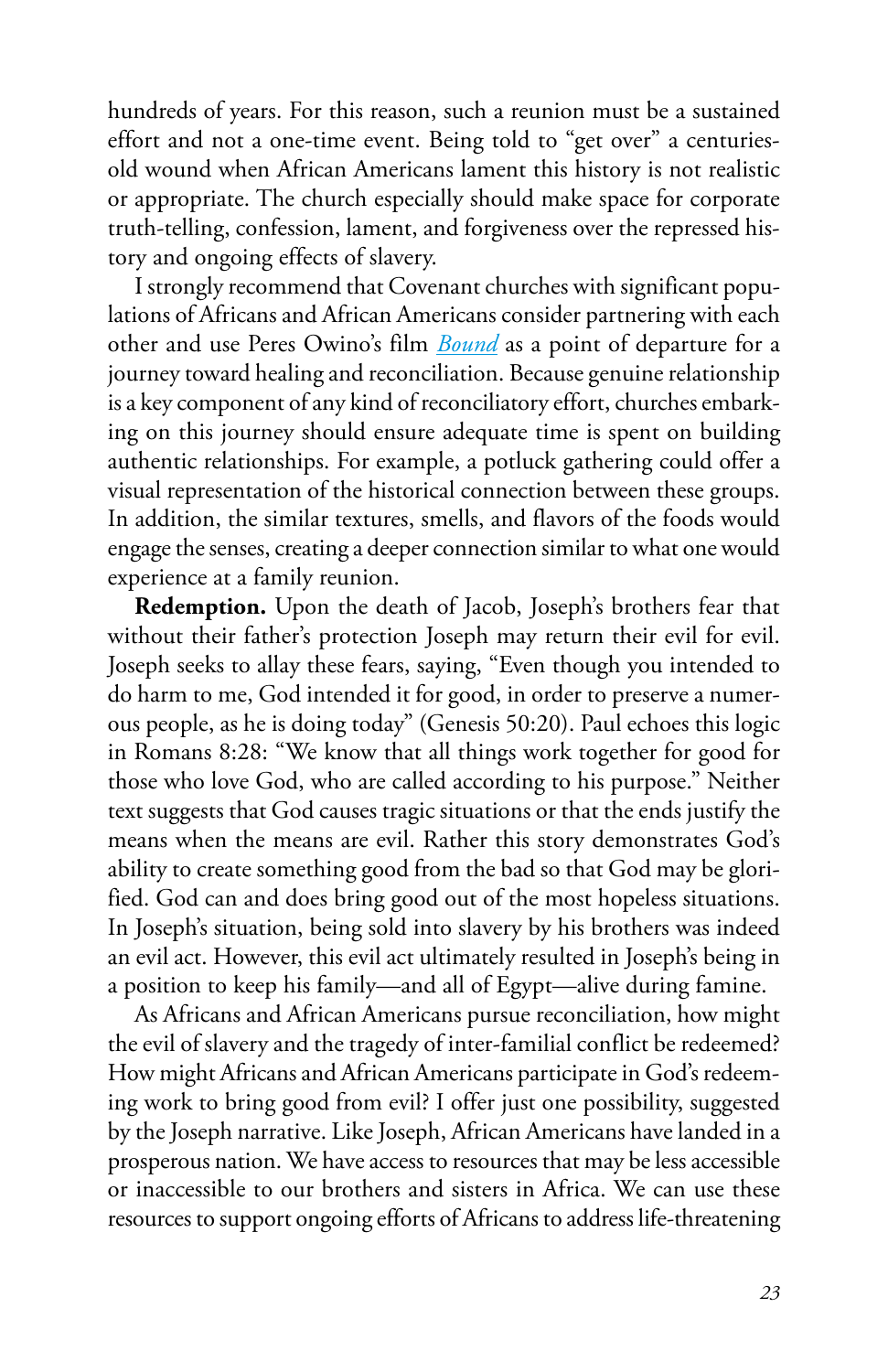epidemics impacting their communities such as hunger, violence, and lack of access to medical treatment. We, like Joseph, have an opportunity to use our circumstances to save many lives.

### **Concluding Reflections: Homecoming**

As I prepared for my first trip to Africa, I was somewhat anxious because I did not know how I, as one of three African Americans in a group of seventeen, would be received by the Zambians. When our hosts greeted me, they did so by saying, "Welcome home." Zambians in stores or on the street assumed I was African and were often surprised to discover that I was from the United States. However, no one ever treated me poorly after discovering my nationality. In fact, they affirmed me by telling me that I had roots in Africa, even if I could not identify them. This trip was a homecoming, and coming home was healing. This experience is captured in the following journal excerpts:

Thursday, May 14, 2009, 11:36 p.m.

I feel like somehow...when my feet touched African soil, my ancestors gave a sigh of relief...because they'd believed for generations that God would one day bring them home whether in person or through their descendants.

So my soul rejoices because my ancestors rejoiced...and we rejoice together, celebrating God's goodness and faithfulness.

Sunday, May 17, 2009; 5:20 p.m.

…I am here because a kidnapped African survived the Middle Passage...and their descendants survived slavery, Jim Crow, etc. And when I come home to Africa...somewhere, the family of that kidnapped African will know that God kept them—because I stand here today.

While my time in Zambia amplified my feelings of loss, it simultaneously brought a sense of peace and belonging as I looked into the faces of Zambians and saw the faces of my friends and family members from home. The welcome I received in Africa heightened my awareness of the broken relationship between Africans and African Americans in the United States. My relationships with the Zambians helped me realize the need for a more communal reconciliation.

As African Americans are reconciled with our African brothers and sisters, we will experience healing in our communities, enabling us to more fully live out Jesus's command to love our neighbors as ourselves.